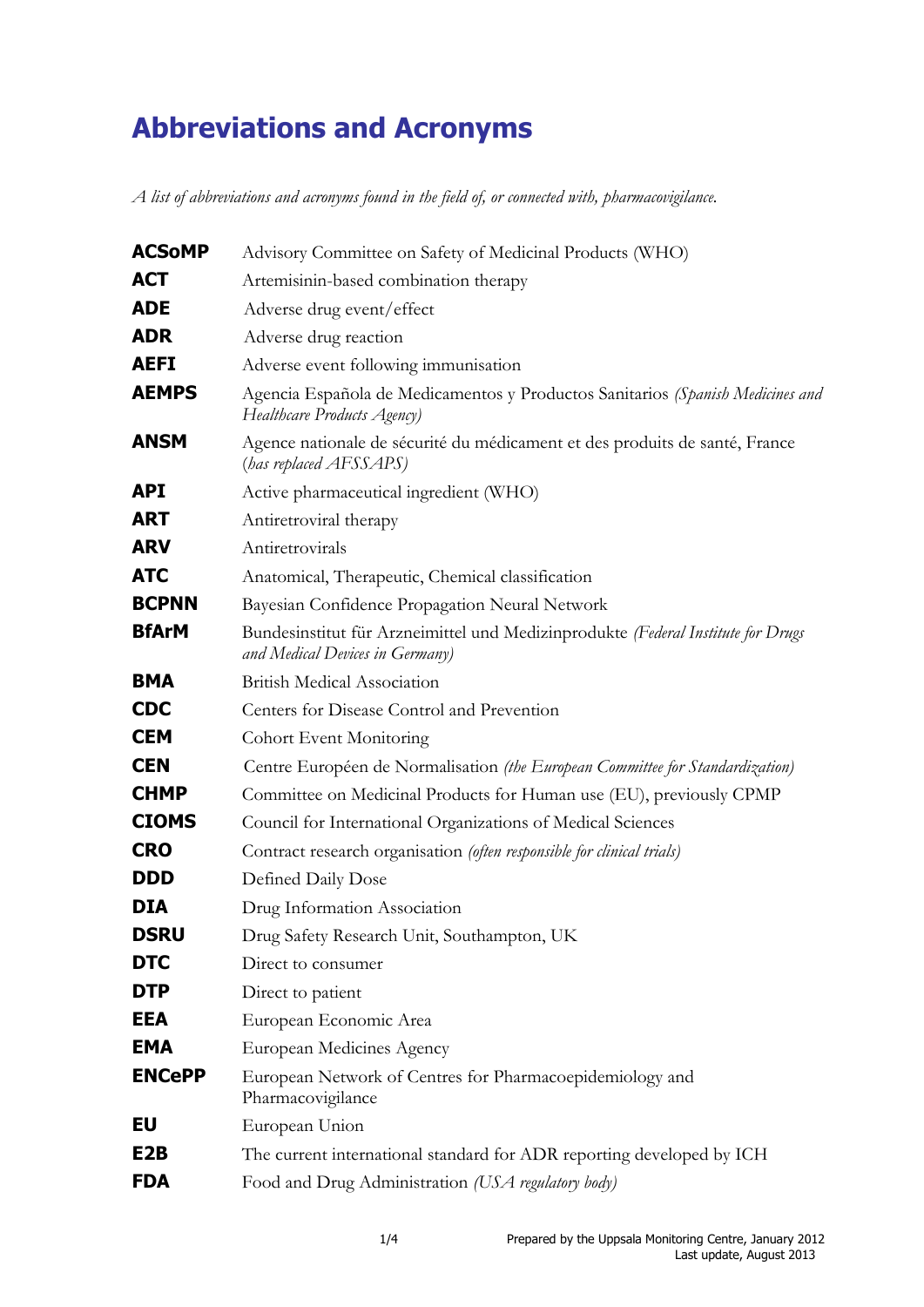| <b>FIC</b>   | (WHO) Family of International Classifications                                                                            |
|--------------|--------------------------------------------------------------------------------------------------------------------------|
| <b>FIP</b>   | <b>International Pharmaceutical Federation</b>                                                                           |
| <b>FOI</b>   | Freedom of information                                                                                                   |
| <b>FTP</b>   | File transfer protocol                                                                                                   |
| <b>GACVS</b> | Global Advisory Committee on Vaccine Safety (WHO)                                                                        |
| <b>GCP</b>   | Good clinical practice.                                                                                                  |
| GF           | Gates Foundation (full name Bill and Melinda Gates Foundation)<br>or Global Fund (see also GFTAM)                        |
| <b>GFATM</b> | Global Fund to Fight AIDS, Tuberculosis and Malaria                                                                      |
| <b>GLP</b>   | Good laboratory practice For example:<br>www.oecd.org/chemicalsafety/testing/goodlaboratorypracticeglp.htm               |
| <b>GMP</b>   | Good manufacturing practice For example:                                                                                 |
|              | www.who.int/medicines/organization/qsm/activities/qualityassurance/gmp/orggmp.shtml                                      |
| <b>GVSI</b>  | WHO Global Vaccine Safety Initiative<br>www.who.int/vaccine_safety/initiative/en                                         |
| <b>GxP</b>   | generic term for good practice requirements in the pharmaceutical industry                                               |
| <b>HAI</b>   | Health Action International www.haiweb.org                                                                               |
| <b>HATC</b>  | Herbal ATC                                                                                                               |
| <b>HIC</b>   | High income countries                                                                                                    |
| <b>HSA</b>   | Health Sciences Authority, Singapore                                                                                     |
| IC           | Information Component (used in BCPNN) - Informed consent                                                                 |
| <b>ICD</b>   | International Classification of Diseases                                                                                 |
| <b>ICDRA</b> | International Conference for Drug Regulatory Authorities                                                                 |
| <b>ICH</b>   | International Conference on Harmonisation of Technical Requirements for<br>Registration of Pharmaceuticals for Human Use |
| <b>ICSR</b>  | Individual case safety report                                                                                            |
| <b>IMB</b>   | <b>Irish Medicines Board</b>                                                                                             |
| <b>IMMP</b>  | The Intensive Medicines Monitoring Programme, New Zealand                                                                |
| <b>IMS</b>   | Not an acronym. Company providing statistics and information in the health<br>care sector                                |
| <b>INN</b>   | International non-proprietary names (for pharmaceutical substances)                                                      |
| <b>IPCS</b>  | International Programme on Chemical Safety www.who.int/pcs                                                               |
| <b>ISO</b>   | International Organization for Standardization www.iso.org                                                               |
| <b>ISoP</b>  | International Society of Pharmacovigilance <i>www.isoponline.org</i>                                                     |
| <b>ISPE</b>  | International Society for Pharmacoepidemiology www.pharmacoepi.org                                                       |
| <b>JPMA</b>  | Japan Pharmaceutical Manufacturer's Association                                                                          |
| <b>Lareb</b> | Netherlands Pharmacovigilance Foundation (Landelijke Registratie en Evaluatie van<br>Bijwerkingen)                       |
| <b>LMIC</b>  | Low- and middle income countries                                                                                         |
| <b>MAH</b>   | Market authorisation holder                                                                                              |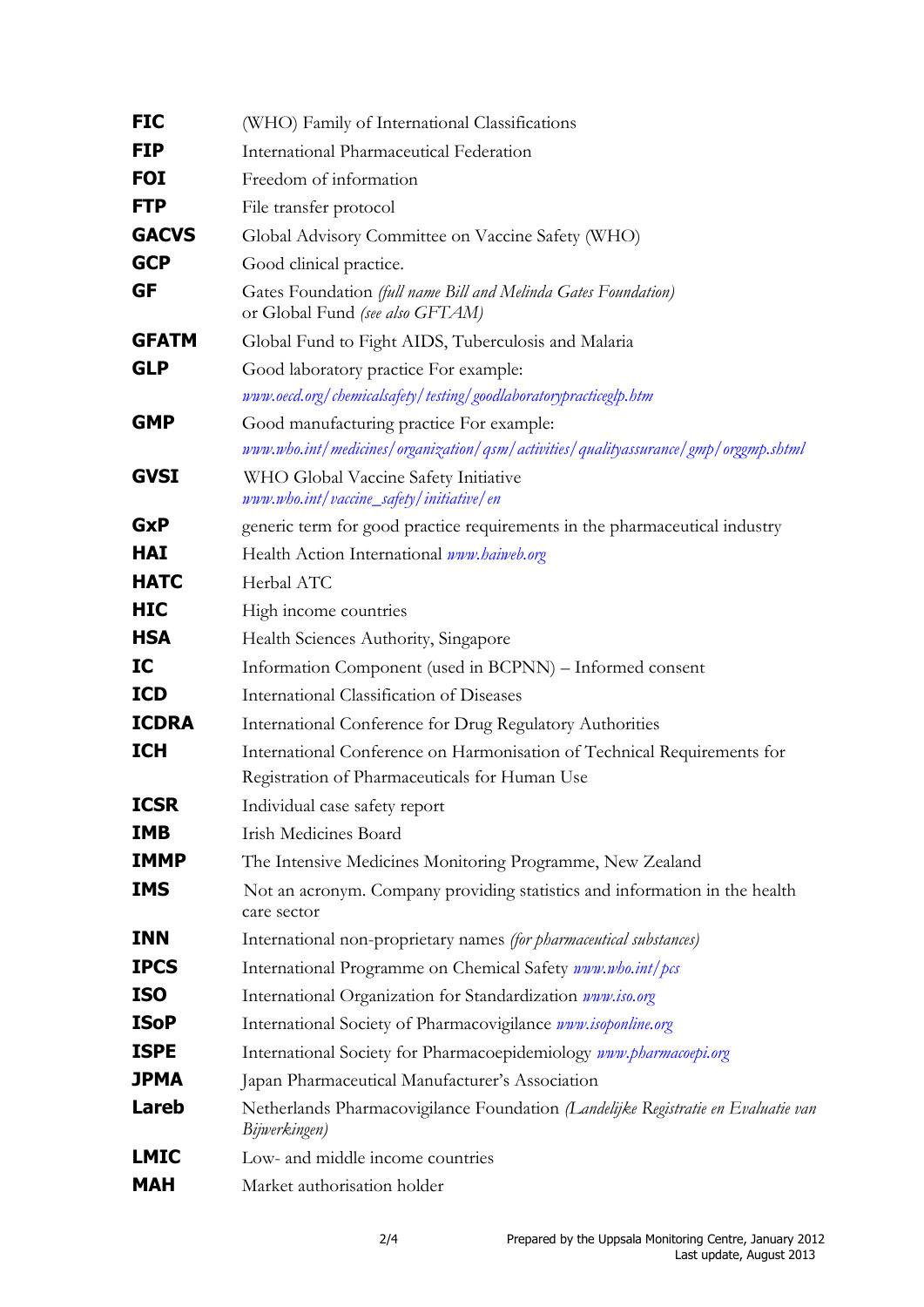| <b>MedDRA</b>  | Medical Dictionary for Drug Regulatory Affairs                                                |
|----------------|-----------------------------------------------------------------------------------------------|
| <b>MHRA</b>    | Medicines and Healthcare products Regulatory Agency (UK)                                      |
| <b>MSH</b>     | Management Sciences for Health                                                                |
| <b>MSSO</b>    | Maintenance and Support Services Organization (for MedDRA)                                    |
| <b>MSF</b>     | Médecins Sans Frontières                                                                      |
| <b>NC</b>      | National centre (for pharmacovigilance)                                                       |
| <b>NCE</b>     | New chemical entity                                                                           |
| <b>NDA</b>     | New Drug Application                                                                          |
| <b>NGO</b>     | Non-governmental organisation                                                                 |
| <b>NME</b>     | New molecular entity                                                                          |
| <b>NRA</b>     | National regulatory authority                                                                 |
| <b>NSAID</b>   | Non-steroidal anti-inflammatory drug                                                          |
| <b>OTC</b>     | Over-the-counter                                                                              |
| <b>PCC</b>     | Poison Control Centre                                                                         |
| <b>PDR</b>     | Physician's Desk Reference                                                                    |
| <b>PDS</b>     | Pharmacoepidemiology and Drug Safety (journal)                                                |
| <b>PEM</b>     | Prescription event monitoring                                                                 |
| <b>PEPFAR</b>  | US President's Emergency Plan for AIDS Relief                                                 |
| <b>PHRMA</b>   | Pharmaceutical Research and Manufacturers Association                                         |
| <b>PIL</b>     | Package insert leaflet                                                                        |
| <b>PMDA</b>    | Pharmaceuticals and Medical Devices Agency, Japan                                             |
| <b>PMS</b>     | Post-marketing surveillance                                                                   |
| <b>POM</b>     | Prescription only medicine                                                                    |
| <b>PPI</b>     | Proton Pump Inhibitor                                                                         |
| <b>PRAC</b>    | Pharmacovigilance Risk Assessment Committee (EMA)                                             |
| <b>PSM</b>     | Procurement and supply management                                                             |
| <b>PSUR</b>    | Periodic safety update report                                                                 |
| <b>PV</b>      | Pharmacovigilance                                                                             |
| QA             | <b>Quality Assurance</b>                                                                      |
| <b>QSM-WHO</b> | Quality Assurance and Safety of Medicines (WHO)                                               |
| <b>RCA</b>     | Root-cause analysis                                                                           |
| <b>SFDA</b>    | State Food and Drug Administration, China                                                     |
| <b>SMQ</b>     | Standardized MedDRA Query                                                                     |
| <b>SOC</b>     | System organ class                                                                            |
| <b>SOP</b>     | Standard operating procedure                                                                  |
| <b>SPC</b>     | Summary of product characteristics (in the EU)                                                |
| <b>SSFFC</b>   | Substandard/Spurious/Falsely-Labelled/Falsified/Counterfeit (SSFFC) Medical<br>Products (WHO) |